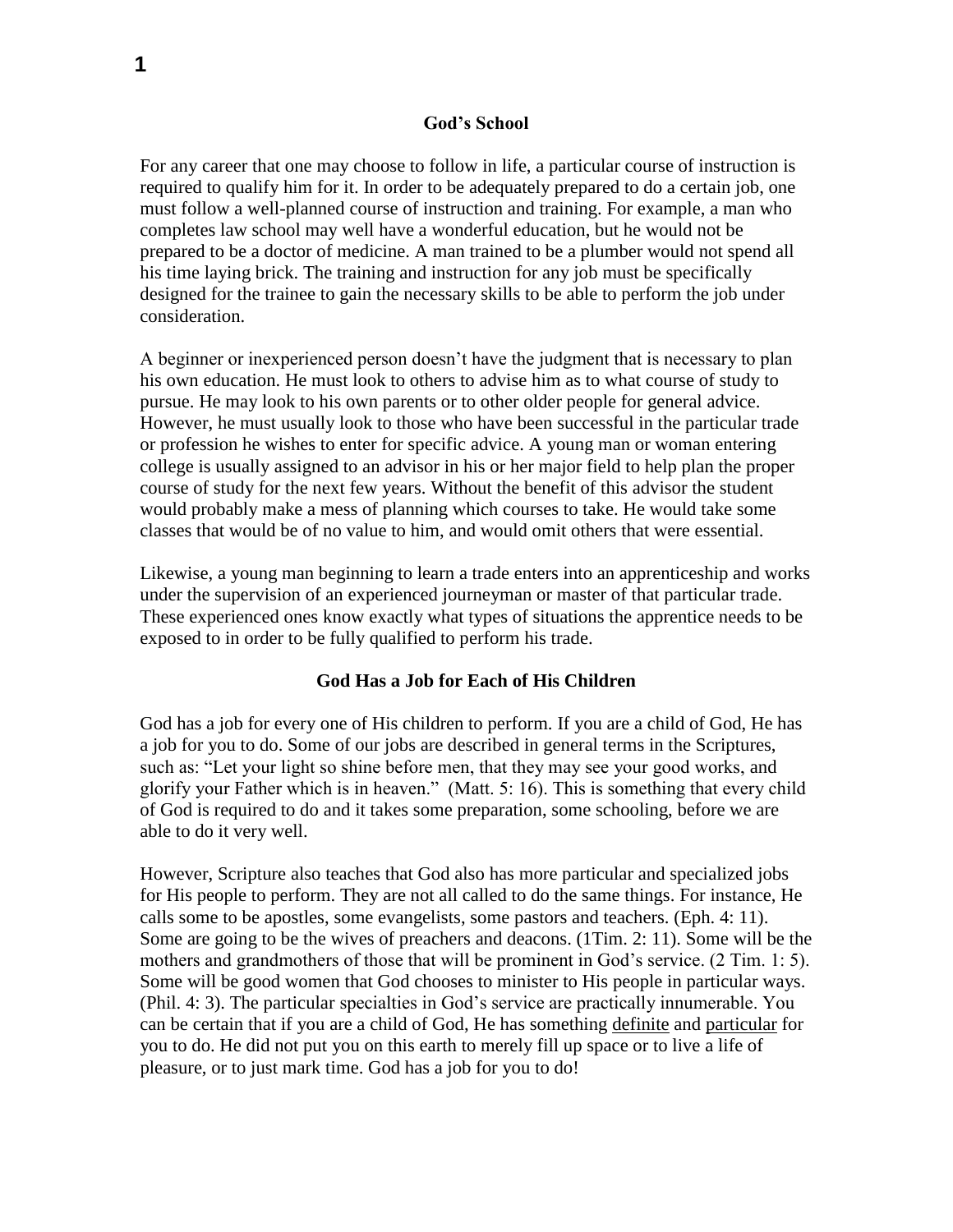#### **God Prepares Us**

We should continually seek what it is that God wants us to do with our lives. The apostle Paul set a wonderful example when he inquired, "Lord, what wilt thou have me to do?" (Acts 9: 6). When the Lord does show us what to do we should immediately set about doing our Master's business. For example, if a man feels a call to preach the gospel of Christ he should at once begin to gain an intimate and extensive knowledge of the Word of God. If a person thinks the Lord wants him to be a lawyer, doctor, bricklayer, farmer, or salesman he should prepare for that task, constantly asking the Lord to show him if this is really His will, remembering that Satan and even our own hearts are very deceitful. When one prayerfully chooses a career he should work very hard at it. There is no place in God's work for laziness. Paul tells us in Colossians 3:23, "And whatsoever ye do, do it heartily, as to the Lord, and not unto men…" The child of God is always working for God, no matter who his earthly employer may be. If we do a poor job we are ultimately cheating God.

It is not always, however that God reveals to us early in life some of the specific tasks He has in mind for us. He withholds this information until just the right time according to His infinite wisdom. However, knowing what He has for to do He prepares us for it. He is the perfect "guidance counselor." Isaiah called him "Wonderful Counsellor." (Is. 9: 6). In his commentary on Isaiah, H. C. Leupold translates this expression "a marvel of a counselor."

God prepares His children in His school. He does not give out high sounding titles in this school such as D. D., Ph. D. etc. However, when one goes to God's school he is well qualified for the work God wants him to perform. God has a custom-made course for each of His children, and He provides them with personal instruction!

We see this personal instruction wonderfully illustrated in Deut. 32: 9-14. First, we learn that, "…the Lord's portion is his people; Jacob is the lot of his inheritance." In other words, Jacob here is being taken as a representative character, representing God's people. Thus, God deals with us in a similar way as He dealt with Jacob.

Next, we learn that the Lord "…found him in a desert land, and in the waste howling wilderness." That is exactly where God found us, wandering in the desert land of sin and corruption. We, being dead in trespasses and sin, weren't seeking God, but He was seeking us and found and rescued us.

After finding Jacob, God "…led him about, he instructed him, he kept him as the apple of his eye." What a marvelous thought! God instructed Jacob. He also instructs His children today—He instructs you and me!

What is the name of God's school? The name of His school is Experience. God knows exactly which experiences (internal and external; subjective and objective) we need to be brought through to qualify us for the works He has for us. He will lead us as the perfect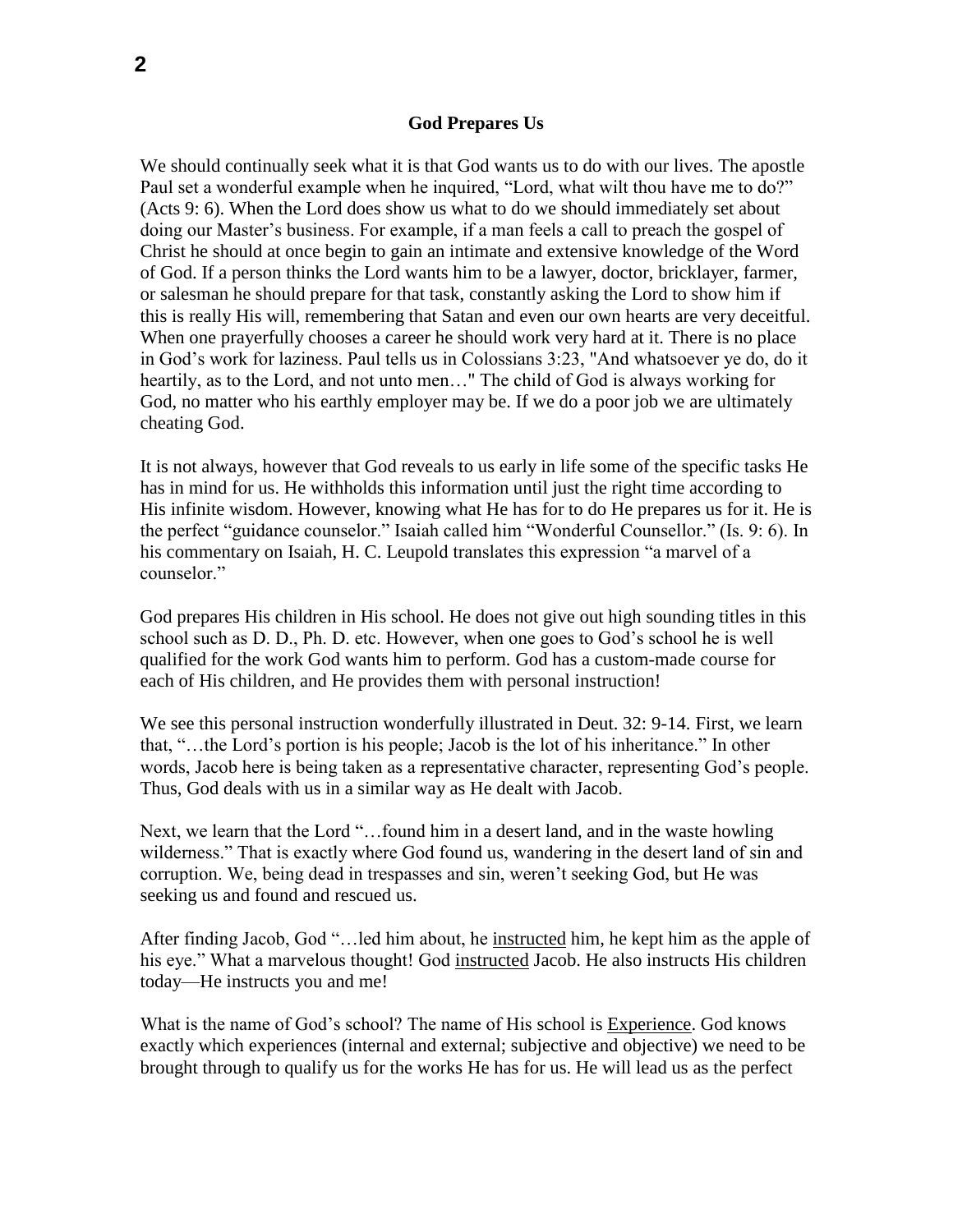"guidance counselor." He has promised us that, "I will instruct thee and teach thee in the way which thou shalt go: I will guide thee with mine eye." (Ps. 32: 8).

# **Some of our Courses of Study**

If we can only understand that God in His providence allows us to experience difficulty and suffering for His glory and our good, we can bear up under trials joyfully. Instead of hanging our heads in despair, we can eagerly seek the good that may come out of a particular trial in our life.

God has many experiences that are designed to bring out the best in us and to further prepare us for His service. For example, most of us are much in need of patience. God knows that "tribulation worketh patience." (Rom. 5: 3). If you are experiencing tribulation at the present time, God may be preparing you for a work in His service that is going to require a great deal of patience. Cheer up! You may be going to God's school

It is possible that the Lord has a task for you to do that will require great faithfulness to His word. You may not be taking His word seriously enough. You may not fully realize that God means what He says. If this is the case you have to go through God's course of affliction. David had to go through this course. He wrote in Psalms 119:67, "Before I was afflicted I went astray: but now have I kept thy word." When he realized why the afflictions had come upon him and saw the good they had done in his life, he wrote in Psalms 119:71, "It is good for me that I have been afflicted; that I might learn thy statutes." He went even further and wrote in Psalms 119:75, "I know, O LORD, that thy judgments are right, and that thou in faithfulness hast afflicted me." Instead of being angry at God for the afflictions, he acknowledged that God's school was the most outstanding school he had ever attended. He wrote in Psalms 119:99, "I have more understanding than all my teachers: for thy testimonies are my meditation."

Speaking from personal experience, I can testify that God's school is good. For example I have been called to give up both of my dearly-loved parents in death. That was a bitter pill to swallow. However, since that time I have been much better qualified to bring comfort to those who have lost loved ones and to personally testify that, "If I say, surely the darkness shall cover me, even the night shall be light about me." (Ps. 139: 11)

Much more could be said of particular courses in God's school, but let us look at three men for whom the Lord had some difficult but very God-honoring tasks. None of these men knew what God had in mind, but each of them had to have some very specialized training. The Lord put each of them into very difficult but very effective schools. Each of them had to go through a tailor-made course of study to prepare for the jobs that lay ahead.

**Joseph**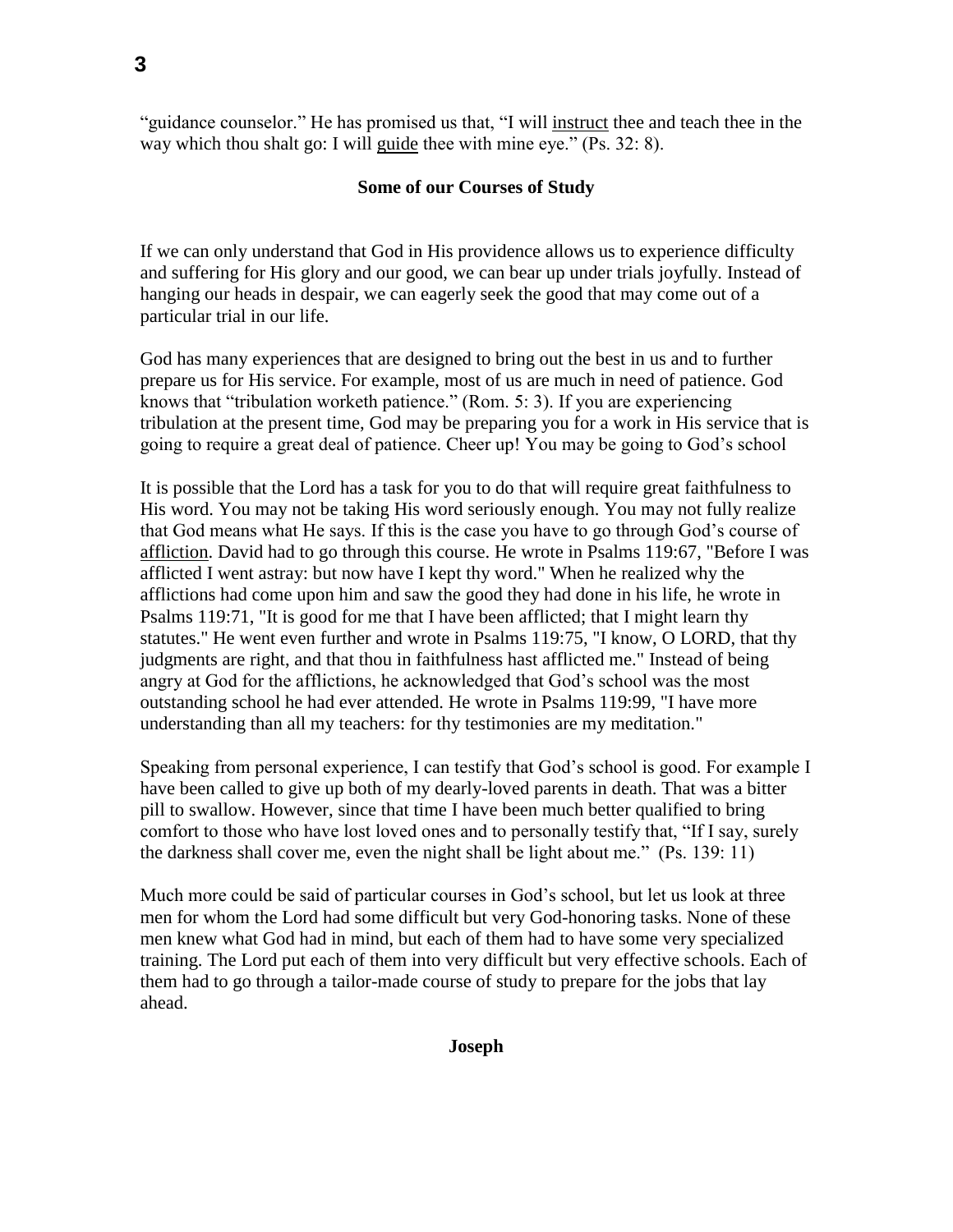God had a momentous task for Joseph. He was going to send him down to Egypt to provide for the preservation of His chose people. (Gen. 45: 7). Joseph was to keep God's people from starving and was to provide them with a place to live so that they could multiply and become a great nation.

In order for this to come to pass, Joseph was going to become the second highest man in Egypt. He was second only to the Pharaoh. (Gen. 41: 40-44). Joseph would have to be highly qualified for so important a task. He would have to be humble. Otherwise he might become lifted up in pride when wealth and honor came his way. He had to be very obedient to God and had to follow His every command, for the very existence of God's chosen people was at stake. Obviously, Joseph was going to have to have a very good education.

God put Joseph in a very hard school when he was only seventeen years of age. (Gen. 37: 2), and He didn't graduate until he was thirty years old (Gen. 41: 36). Thirteen long years in a very hard school! That is even longer than most doctors and lawyers have to spend in school today.

First, he was separated from his beloved father, sold by his own brothers into slavery, and carried far away from home into a strange land. Even under these circumstances Joseph didn't despair, but worked so hard at his job and was so honest that his master soon made him the overseer of his house and trusted Joseph with all his money. Joseph here set a good example of how to live in hard times. Instead of complaining and being continually downcast, he was busy doing the best he could to do God's will in the midst of difficult circumstances.

Next, Joseph was continually tempted by his master's wife to commit adultery. But in spite of this constant, day by day temptation, Joseph refused to sin against God. If he had not had the proper fear of God, he might have fallen into grievous sin.

Finally, the woman became angry and falsely accused Joseph of trying to seduce her. Joseph was cast into prison. We can imagine how he must have felt. Injustice had been piled on top of injustice! First his brothers had betrayed him and now he was in prison because of a false accusation. However, again God was with him and he tried to live close to his Lord. He did not waste time feeling sorry for himself or complaining how unfair God had been to him. He went to work and was so diligent that he soon became an assistant to the keeper of the prison, sort of a "trusty."

Finally, God brought Joseph out of the prison and made him second only to Pharaoh in Egypt. That was a long way up—from a despised slave in a prison to the number two position of power in a great country! When God knew that Joseph was ready, He brought him out of school and put him to work. We can be sure that Joseph, looking back, could see God's hand in all the events that had taken place and was thankful for every step in God's school.

### **Moses**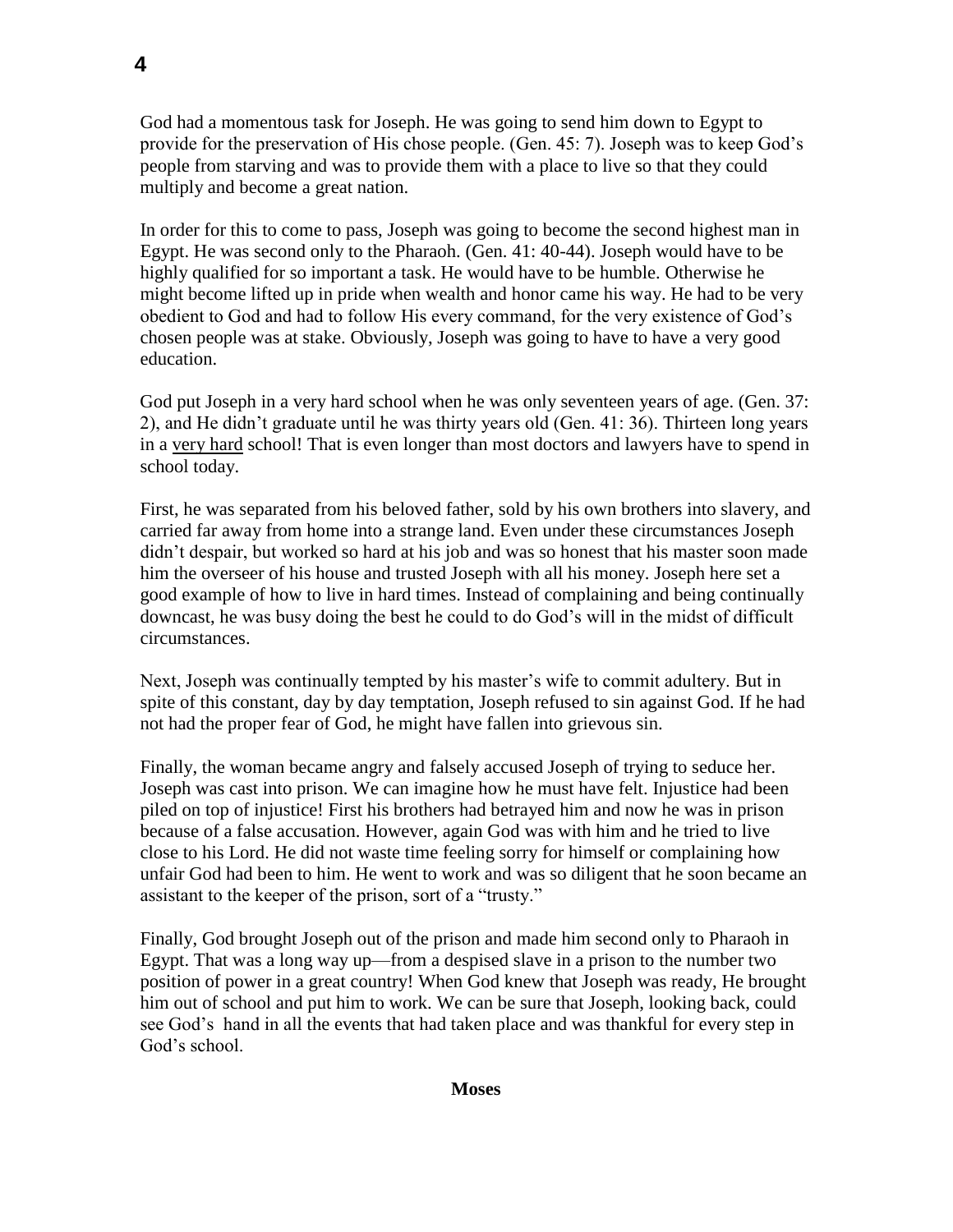The Lord also had a very important job for Moses to perform. Moses was to lead the Israelites out of bondage in Egypt, to cross the wilderness of the Sinai Peninsula, and go into the Promised Land in Canaan. Moses was also to be the law-giver under God. He was to take over one million people, mold them into a viable nation, and to direct their infant national life. Clearly this job was going to require a great deal of training. Among other things Moses was going to have to learn to be a great leader.

To begin with, Moses was nursed by his Hebrew mother, at the expense of Pharaoh's daughter. We do not know how old Moses was when he was weaned, but it is very probable that his mother had a great influence on him during this very early stage in his life. When he became of age, he refused to forsake his Hebrew heritage. One of the most important schools we will ever be enrolled in is the school of our parents. What a great influence parents have over their children for either good or ill! How careful they should be to realize their responsibility before God to rear their children in the "nurture and admonition of the Lord."

At a very early age Moses was taken into Pharaoh's household. There he became "learned in all the wisdom of the Egyptians, and was mighty in words and in deeds." (Acts 7: 22). Thus God, in His glorious providence, was sending Moses to school to be taught by those he later would destroy. The enemies of God's people were training the future leader of these people. According to historians there was much that Moses could have learned from the Egyptians. The priestly class in Egypt was noted for their knowledge of science, astronomy, medicine, and mathematics. They developed the world's first solar calendar which was only six hours short of the true year.

This phase of Moses' schooling lasted until he was forty years old (Acts 7: 30). Then God sent him to another school for another forty years. This was a much different kind of school, but it was necessary for Moses' preparation. This was the School of the Wilderness. It was a rough school which lacked glamour and prestige. It was a school of quiet meditation. It was the school in which Moses would meet God in the burning bush. (Ex. 3: 4). This meeting with God was Moses' final preparation for his task. If we are ever really going to be used of the Lord we too must spend time with God. We must have a confrontation with Him. God has a way of getting our attention when He wants to speak with us.

Sometimes we may become very impatient to know what our life's work is to be. We would like to get busy without going through the necessary preparation. Moses spent two-thirds of his life just getting ready to do what God had designed for him to do. (Deut. 34: 7). He was eighty years old before God finally put him to work. However, the best and most productive period of his life was yet ahead.

### **Paul**

God had a great work for the man called Saul or Paul. Paul was going to be the principal apostle to the Gentiles. He was to go all over the world of the Roman Empire,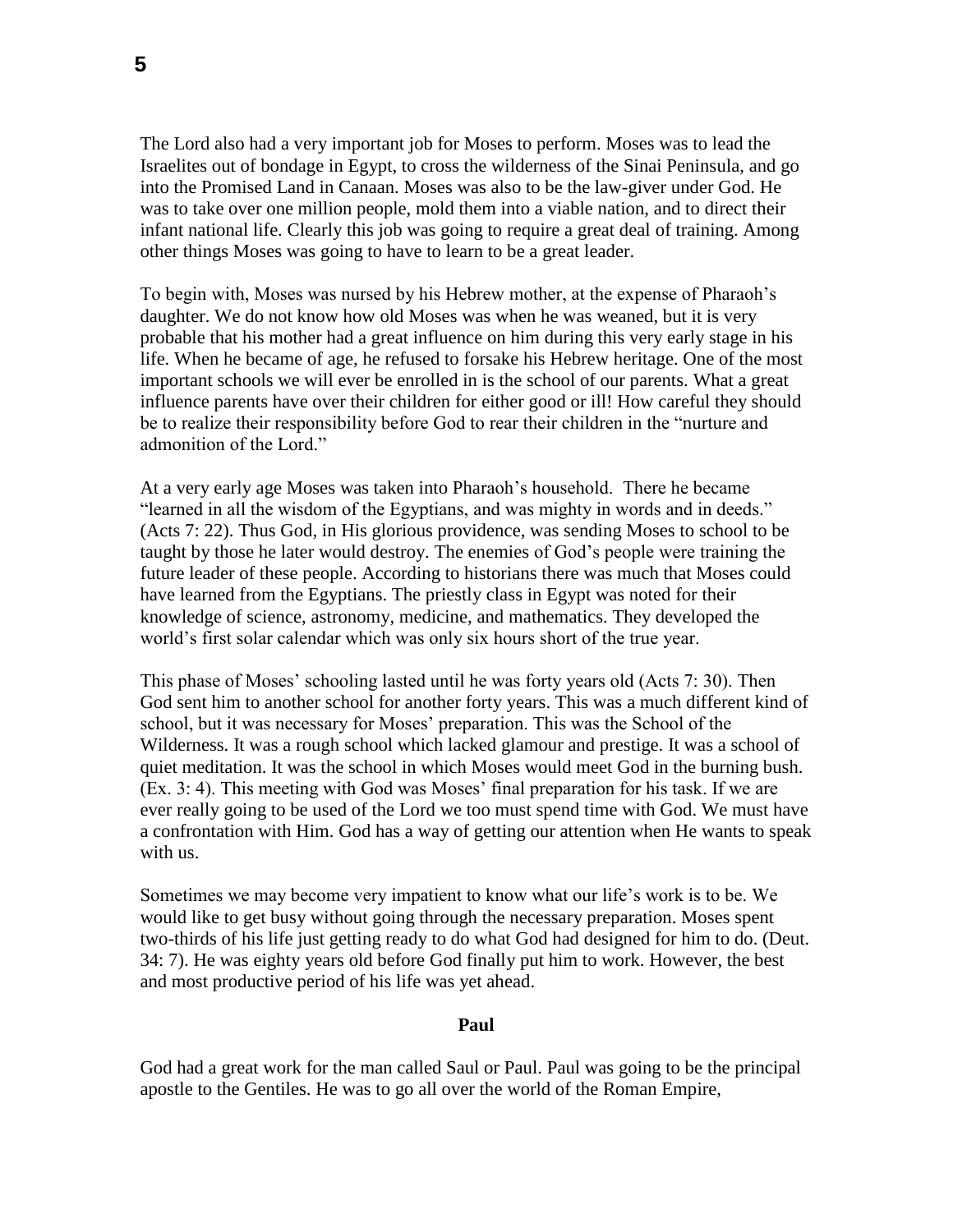establishing churches as he went. He would be the most productive of all the apostles and could truly say that , "I have labored more abundantly than they all." (1 Cor. 10: 15).

However, Paul had no idea that this would be his life's work until he was about thirty years old. In fact, he was dedicating his life to the eradication of Christianity, not to the propagation of the gospel of the Lord Jesus Christ. Nevertheless, God was preparing Paul for the work He would give him to do.

God was schooling Paul even before he was born again. Paul was born in Tarsus of Cilicia, a province in Asia Minor. This was a cosmopolitan seaport city where people of many languages, cultures, and religions mingled. This was an ideal place for Paul to live, seeing that his later work for the Lord would bring him into contact with all sorts of people from many places. Consequently Paul was in command of every situation he found himself in. He could say, "I am made all things to all men, that I might by all means save some…" (1 Cor. 9: 22). Because of his early background Paul could speak the language of the street, the synagogue, the market place, and the palace.

God also had a hand in Paul's early religious training. He was sent to Jerusalem to learn the Old Testament law from Gamaliel, one of the most learned Rabbis of the day. Paul intended to become a Rabbi himself, but God had other plans for how he would take that same law and show as he preached the gospel how the Lord Jesus was the perfect fulfillment of that law. (Acts 22: 3).

Paul was also a Roman citizen. This citizenship was a great asset to him, enabling him to travel freely across the Empire and preventing him, on several occasions, from undergoing severe punishment. (Acts 22: 25-28). It is evident that the hand of God was on Paul in his early life, training and preparing him for his future work in the gospel.

When Paul was around thirty years old, Jesus Christ revealed Himself to him and told him what his life's work would be. (Gal. 1: 16; Acts 9: 3-6). Even then Paul had to undergo much preparation before he was ready. After his encounter with Christ he spent three years in Arabia. He probably spent much of this time by himself, thinking about his recent experience and communing with the Lord. After this he made a brief trip to Jerusalem where he met the apostle Peter and then returned to Arabia. (Gal. 1: 18-21).

About ten years passed between the time Paul met Christ and the time he began his work of spreading the gospel at full speed. (Acts 13: 2, 4). Paul was, then, about forty years old when he really began his main work in life. These ten years were packed with schooling. Looking back it is certain that Paul was very thankful that God had been the director of his education.

## **God is Still Schooling Today**

I hope that after considering what has been written each of us will have a new awareness of the working of God in the lives of His people. God is a personal God. He is alive and He is real. He takes an active and detailed interest in the lives of His children.